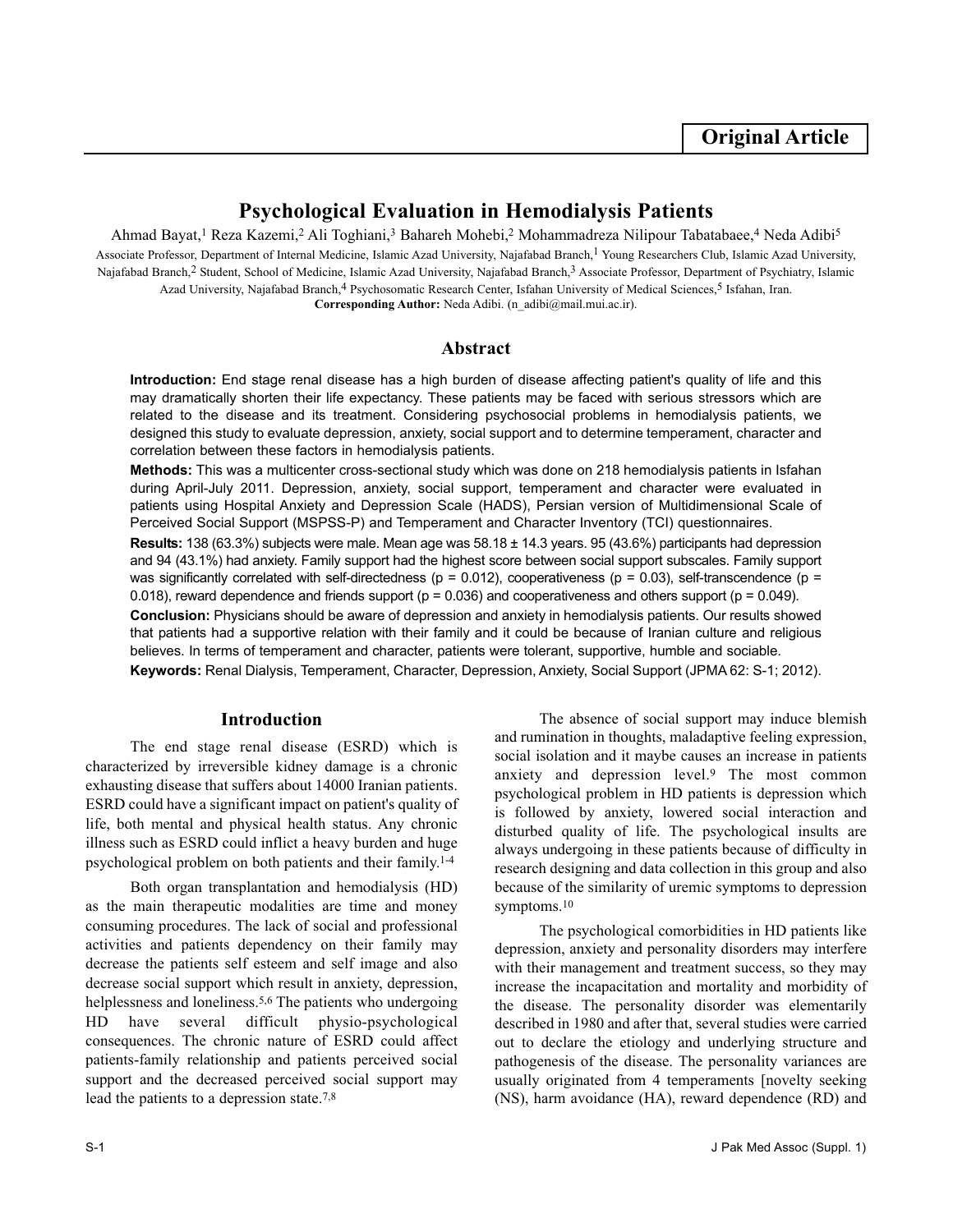persistence (P)] and 3 character traits [self-directedness (SD), cooperativeness (CO) and self-transcendence (ST)].<sup>11</sup>

Temperament is the aspect of the personality and is the heritable basis in automatic behavioral reflex to danger, novelty and reward. The 4 dimensions of temperament are stable during life and it is almost uniform between different cultures; but character is the individualized response to the stimulus and is the difference in higher cognitive processes.<sup>12</sup> In contrast with temperament, the character is changed with aging and life events. Therefore, there are the temperament traits and also the social and culture experiences and the random life events that reconstruct the character. Consequently, character is the modified adaption of temperament to the environmental factors which may be influenced by mental and physical stresses like chronic disease.<sup>13</sup> Thus the personality which is made from the character and temperament is by itself complex adaptive mechanism to internal and external factors.

According to Cloninger's psycho-biological model of personality (1987), the biologic substrates which are secreted in response to specific environmental stimuli are responsible in expressing a hereditary condition like temperament. The functional interaction between the three neurotransmitter system (adrenergic, dopaminergic and serotonergic) creates an integrated system of different response models to novelty, danger and compensation and the force involved in these systems produce a wide variety of personality types as observed in the social behavior of each individual when faced with different situation.14

The quality of life in HD patients is always poorer than general population and these findings are not surprising because of ESRD is mainly a physical disease leading to strong emotional limitations. The HD patients often present a low grade of novelty seeking and harm avoidance and a high grade of reward dependence. Therefore, HD patients need more emotional support and help from others and also have a more pronounced psychiatric sensitivity. HD patients show low serotonin and dopamine levels and high noradrenalin level, typical of cyclothymic personality. In patients returning to dialysis, we can notice both the neurohormonal findings which are typical of HD patients parallel with an accentuation of chronic depression aspect.<sup>15</sup>

As HD patients are suffering from a chronic disease, it could affect patient's quality of life, social activity and social relationships, depression and anxiety state and personality. We designed this study to evaluate these patients' perceived social support, depression, anxiety and their personality changes in Iran because these factors are influenced by life events and they may be affected by different cultures and religious beliefs.

### **Methods**

This was a multicentre cross-sectional study in Isfahan which enrolled the hemodialysis patients that were selected from Shariaaty, Sadooghi and Hojatiye Hospitals, during April-August 2011. 241 HD patients were included in this study. Finally, 218 subjects that fully completed (23 were case failures) questionnaires were analyzed. Informed consents were obtained from all the participants and those who had loss of consciousness were excluded. This study was approved by research committee of Islamic Azad University, Najafabad Branch.

### **Measures and Measurement:**

Patients' demographic characteristics, history of other medical problems such as diabetes mellitus (DM), polycystic kidney disease (PKD), hypertension (HTN), ischemic heart disease (IHD), hepatitis B virus (HBV), hepatitis C virus (HCV) infection and renal stone was registered.

Anxiety and depression were measured by a reliable and valid Persian translated and validated version of the Hospital Anxiety Depression Scale (HADS). HADS questionnaire containes 14 questions which measures two subscales: anxiety and depression (7 questions for each subscale). In this test, scores are between 0 and 21 for each subscale, higher scores indicate more severe symptoms.<sup>16</sup>

Persian version of Multidimensional Scale of Perceived Social Support (MSPSS-P) questionnaire had 12 items and was developed by Zimet et al.<sup>17</sup> It measures the perceived support in 3 subscales from family, friends, and significant other (a person with whom one shares a close relationship); each subscale contains 4 questions and each question have a score between 0-6. In this test higher scores show more perceived support.<sup>17</sup> In Farsi version of MSPSS-P, Cronbach's alpha coefficient was found to be 0.84 for the whole scale and 0.90, 0.93 and 0.85, respectively for friends, significant others and family subscale in patient sample, and 0.92 for the whole scale and 0.89, 0.92 and 0.87, respectively for friends, significant others and family subscale in healthy sample.<sup>18</sup>

The Temperament and Character Inventory (TCI) questionnaire was developed by Cloninger in 1994 to assess temperament including 20 questions for novelty seeking (NS), 20 questions for harm avoidance (HA), 15 questions for reward dependence (RD), 5 questions for persistence (PS), and character including 25 questions for selfdirectedness (SD), 25 questions for cooperativeness (CO) and 15 questions for self transcendence (ST) dimensions of Cloninger's biopsychosocial model of personality in adults.<sup>19</sup> In this test, each question has a point and finally, all items' sum below 33% shows low score, 33-67% presents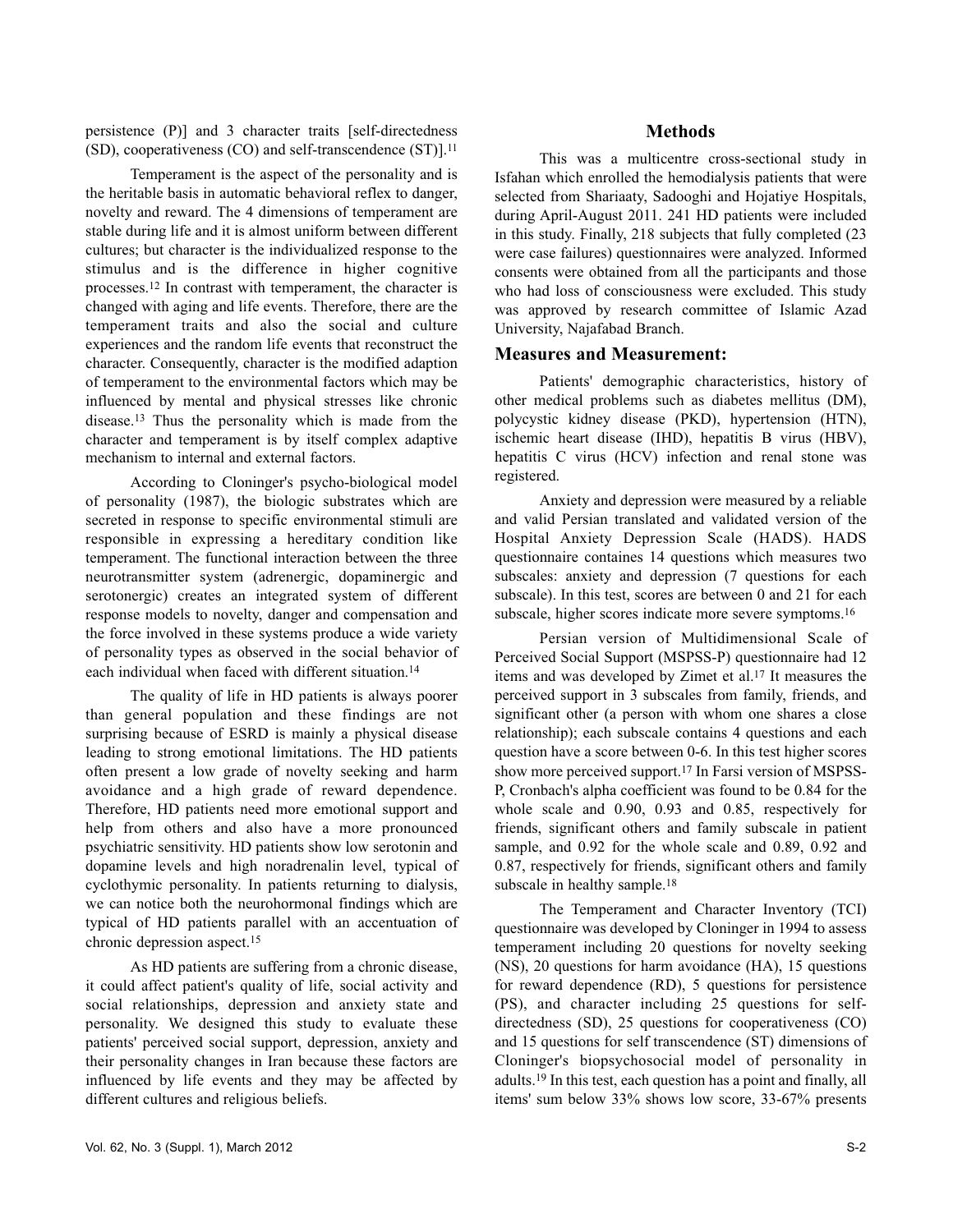normal and more than 67% shows high score. This questionnaire consists of 125 questions and about seven independent dimensions. Four of these test temperament and three test character. In Persian valid and reliable version of TCI questionnaire, Cronbach's alpha coefficient has been found to be 0.5 for NS, 0.79 for HA, 0.74 for RD, 0.44 for P, 0.75 for SD, 0.76 for CO and 0.81 for ST.<sup>20</sup>

### **Statistical Analysis:**

Statistical procedure was done by Statistical Program for Social Sciences software (SPSS) version 18. Student's t-test and Pearson product moment correlations were used for data analyses. The significance level (p) was set at 0.05.

#### **Results**

241 patients were recruited in this study but finally 218 subjects that completed questionnaires were analyzed. 138 (63.3%) were male and 80 (36.7%) were female. Mean age was  $58.18 \pm 14.3$  years (age range was between 21 to 87 years old). 192 were married, 21 were single and 5 were widow. Mean duration of the time that patients were diagnosed as ESRD were 7.42 years and mean duration of hemodialysis was 3.15 years. Associated diseases were evaluated too. 126 patients (57.8%) had HTN, 96 (44%) had DM, 35 participants (16%) suffered from PKD, 35 (16%) had IHD, renal stone was reported by 33 patients (15.1%), 6 participants (2.8%) had hepatitis B virus infection and 2 patients (0.9%) had HCV infection.

HADS questionnaire indicated that in depression subscales, 49 patients (22.5%) had normal score, 76 had (34.9%) borderline score and 95 participants (43.6%) had high depression score. In anxiety subscale, 60 patients (27.5%) had normal score, 64 had (29.4%) borderline score and 94 (43.1%) had high anxiety score. Mean depression score in male patients were 10.01 and in female were 10.45 **Table-1: HADS questionnaire results.**

|            | <b>Normal score</b> | <b>Borderline score</b> | <b>High score</b> |
|------------|---------------------|-------------------------|-------------------|
| Depression | 49 (22.5%)          | 76 (34.9%)              | $95(43.6\%)$      |
| Anxiety    | 60(27.5%)           | $64(29.4\%)$            | $94(43.1\%)$      |

#### **Table-2: TCI questionnaire results.**

|                    | Low           | Normal      | High          |
|--------------------|---------------|-------------|---------------|
|                    |               |             |               |
| Novelty seeking    | 46 $(21.1\%)$ | 146(67%)    | $26(11.9\%)$  |
| Harm avoidance     | 42 (19.3%)    | 144 (66.1%) | 32 $(14.6\%)$ |
| Reward dependence  | $8(3.8\%)$    | 193 (88.1%) | $18(8.3\%)$   |
| Persistence        | 60(27.6)      | 102 (46.8%) | 56 (25.6%)    |
| Self-directedness  | 56 (27.5%)    | 124(55%)    | 38 (17.5%)    |
| Cooperativeness    | $10(4.6\%)$   | 120 (55%)   | 88 (40.4%)    |
| Self-transcendence | $12(5.5\%)$   | 110 (50.5%) | 96 (44%)      |

**Table-3: Correlations between evaluated parameters.**

| <b>Correlation between</b>                      | p     | r     |
|-------------------------------------------------|-------|-------|
|                                                 |       |       |
| Anxiety and Depression                          | 0.001 | 0.579 |
| <b>Anxiety and Family Support</b>               | 0.346 | 0.038 |
| Anxiety and Friends Support                     | 0.443 | 0.014 |
| Anxiety and Others Support                      | 0.191 | 0.084 |
| Depression and Family Support                   | 0.288 | 0.054 |
| Depression and Friends Support                  | 0.313 | 0.047 |
| Depression and Others Support                   | 0.252 | 0.065 |
| Cooperativeness and Family Support              | 0.03  | 0.181 |
| Cooperativeness and Others Support              | 0.049 | 0.157 |
| Self-Transcendence and Family Support           | 0.018 | 0.201 |
| Reward Dependence and Friends Support           | 0.036 | 0.173 |
| Depression and Harm Avoidance                   | 0.001 | 0.424 |
| Anxiety and Harm Avoidance                      | 0.001 | 0.415 |
| Persistence and Cooperativeness                 | 0.019 | 0.199 |
| Persistence and Self-Transcendence              | 0.007 | 0.235 |
| Cooperativeness and Reward Dependence           | 0.049 | 0.159 |
| Harm Avoidance and Number of associated disease | 0.002 | 0.278 |
| Depression and Number of associated disease     | 0.027 | 0.185 |
| Anxiety and Number of associated disease        | 0.018 | 0.202 |

 $(p = 0.566)$ . Mean anxiety score was 10.30 in females participants and 9.43 in males but similarly, there was no significant difference between groups ( $p = 0.233$ ). Table-1 summarizes the HADS questionnaire findings. Our findings indicated that family support subscale mean score was 19.77; friends support subscale mean score was 13.61 and others support subscale mean score was 18.58.

TCI questionnaire results indicated that novelty seeking mean score was  $9.26 \pm 3.09$ , harm avoidance mean score was  $9.76 \pm 3.51$ , Reward Dependence mean score was 7.65  $\pm$  1.95, Persistence mean score was 2.47  $\pm$  1.37, selfdirectedness mean score was  $11.42 \pm 5.16$ , cooperativeness mean score was  $15.64 \pm 4.08$  and self-transcendence mean score was  $9.85 \pm 3.63$ . The mean score of harm avoidance in male patients was 9.24 and in female was 10.65 ( $p =$ 0.044); the mean score of self-transcendence in male patients was 10.33 and in female was 8.77 ( $p = 0.024$ ). Table-2 summarizes the detail scores of TCI questionnaire. We used Pearson product-moment correlation test to evaluate correlations between various factors which are represented in Table-3.

### **Discussion**

This study was designed to evaluate temperament, character, depression, anxiety and social support and their correlation in 218 hemodialysis patients. We found that selftranscendence is significantly higher in male and we can conclude that men are more humble, unpretentious than female and harm avoidance was significantly higher in female which indicates that they have more social inhibition and shyness with strangers than male which could be because of our culture.

According to HADS questionnaire, 95 participants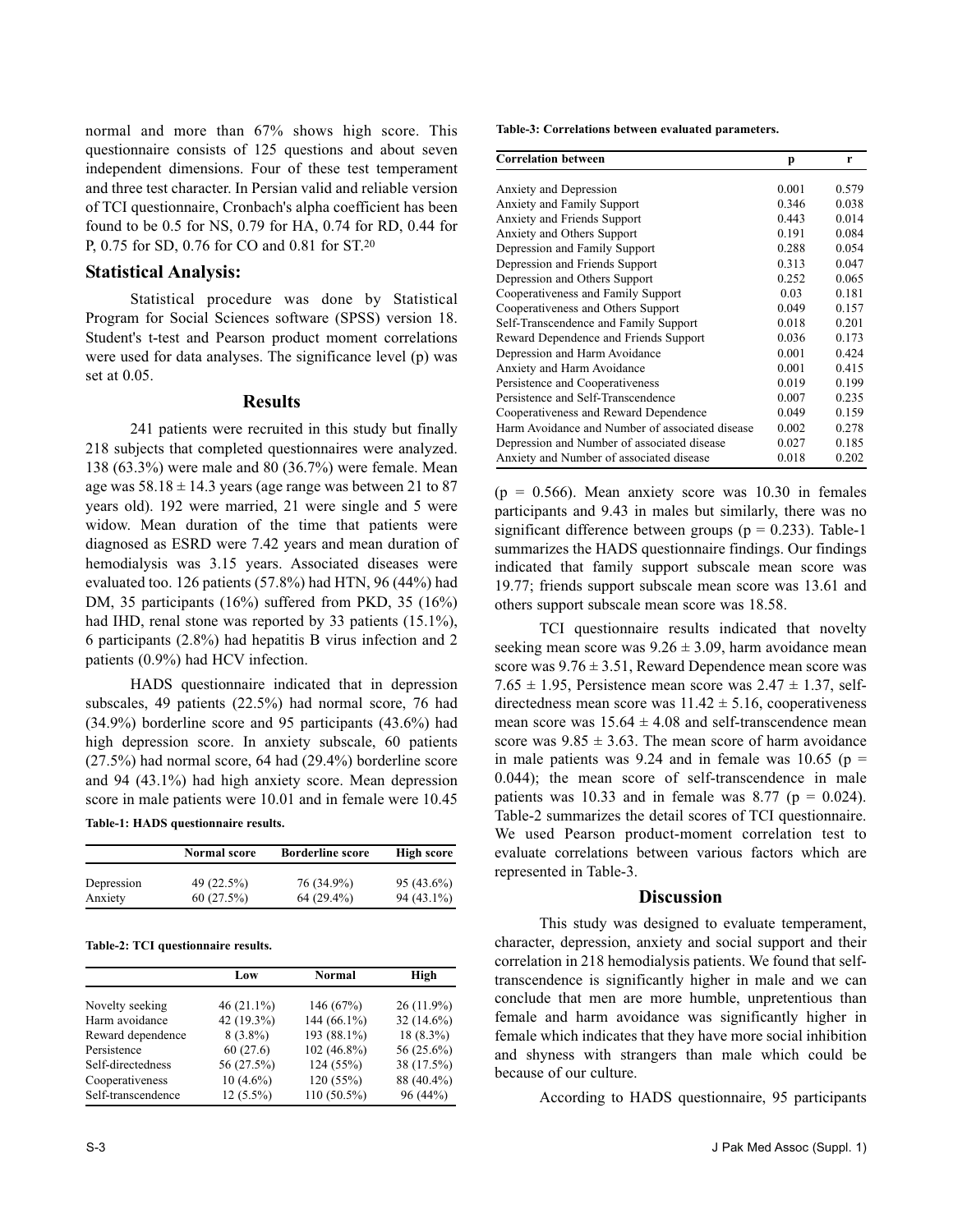(43.6%) had high depression score and 94 (43.1%) had high anxiety score. In another study which was done on Italian patients who underwent hemodialysis, 50 % of subjects had depression and anxiety was reported in 43% using HADS. In this study anxiety and depression were correlated<sup>21</sup> which was in line with our findings.

Karaminia et al. carried out a study on Iranian hemodialysis patients and they reported that anxiety in hemodialysis patients was higher than patients who had renal transplantation. They used HADS questionnaire and anxiety score was  $10.41 \pm 2.77$  which was higher that our findings. They reported that mean depression score was  $8.47 \pm 3.42$  in hemodialysis patients which was higher in our study.<sup>22</sup>

According to findings of our study and other studies about high prevalence of depression and anxiety in hemodialysis patients, we can conclude that emotional and psychological factors play an important role in HD patients and because of this, physicians and nurses should be aware of depression and anxiety signs and symptoms in these patients.

The highest score in social support was in level of perceived social support from family which was  $19.77 \pm$ 4.77. It shows that patients and their family relationship were supportive. Some studies indicated that people who had experienced negative life events seek for more support from family.9,23 Kara et al. used MSPSS-P to evaluate social support in hemodialysis patients. They found that family is the most important provider of social support in hemodialysis patients.<sup>24</sup> We found family as the most important provider of social support too. This could be because of this fact that in Iran; culture and our religious believes plays an important role between family members, so members of family provide care for their patients.

Coppolino et al. performed a study about neurobiological model in HD patients. They evaluated plasmatic dopamine, serotonin and noradrenaline concentrations and according to their laboratory findings, RD grade (noradrenergic activity) was higher than NS (dopaminergic activity) and HA (serotonergic activity) in hemodialysis patients. Our study had different results. We found that HA mean was higher that NS and RD. This could be because of the fact that our evaluation methods were different.<sup>25</sup>

We found that all temperament and character dimensions mean scores were normal in HD patients but according to our results CO and ST had high normal mean scores. Persons with high self-transcendence score consider themselves as integral parts of the universe as a whole. These persons are spiritual, unpretentious, humble and fulfilled. These characteristics are presented when they are confronted with suffering, illness or death and it is inevitable with advancing age so high normal ST score in hemodialysis patients could be explained as ESRD is a chronic and debilitating illness.<sup>12</sup> Self-transcendence high score in HD patients was because of the fact that ESRD is a chronic disease which has a great influence in patient's quality of life. ST was correlated with family support and it could be because of our religious believes and spiritual characteristic of ST.

High cooperativeness dimension score is related to those who take themselves integral parts of society. Highly cooperative persons are known as tolerant, empathetic, compassionate, supportive and principled.<sup>11</sup> We had found that cooperativeness had a correlation with family and others support and this could be because of their supportive characteristic. Brain system of reward dependence is social attachment and its principal neuromodulator is norepinephrine and serotonin. High individuals in reward dependence are sensitive, social dependent and sociable.<sup>11</sup>

We had found that reward dependence has the highest score percentage between temperaments. Reward dependence was correlated with friends support dimension and this could be because of the fact that they are sociable and social dependent. We found that RD was correlated with CO and this could be because of their compassionate and sensitive characteristics. Harm avoidance indicates social inhibition, shyness with strangers, rapid fatigability and pessimistic worry in anticipation of problems.<sup>11</sup> HA was correlated with depression and anxiety and this could be because of their social inhibition, shyness trait. HA was correlated with number of associated disease and this is maybe due to their rapid fatigability property.

### **Conclusion**

In conclusion, we could not find any personality disorder according to temperament and character in these patients. Additional researches are needed about temperament and character evaluation for personality disorders in these patients because their personality is influenced by their social activities and it is culture based.

### **Acknowledgments**

The authors wish to thank Dr. Behrad Noudoost for his assistance in this study and all of hemodialysis employers of hospital which this study was performed there.

# **Conflict of Interests:**

Authors have no conflict of interests.

# **Authors' Contributions:**

AB, AT and RK carried out the study. AT had coordinated in the study. NA and MRNT provided assistance in design. RK and AT participated in data